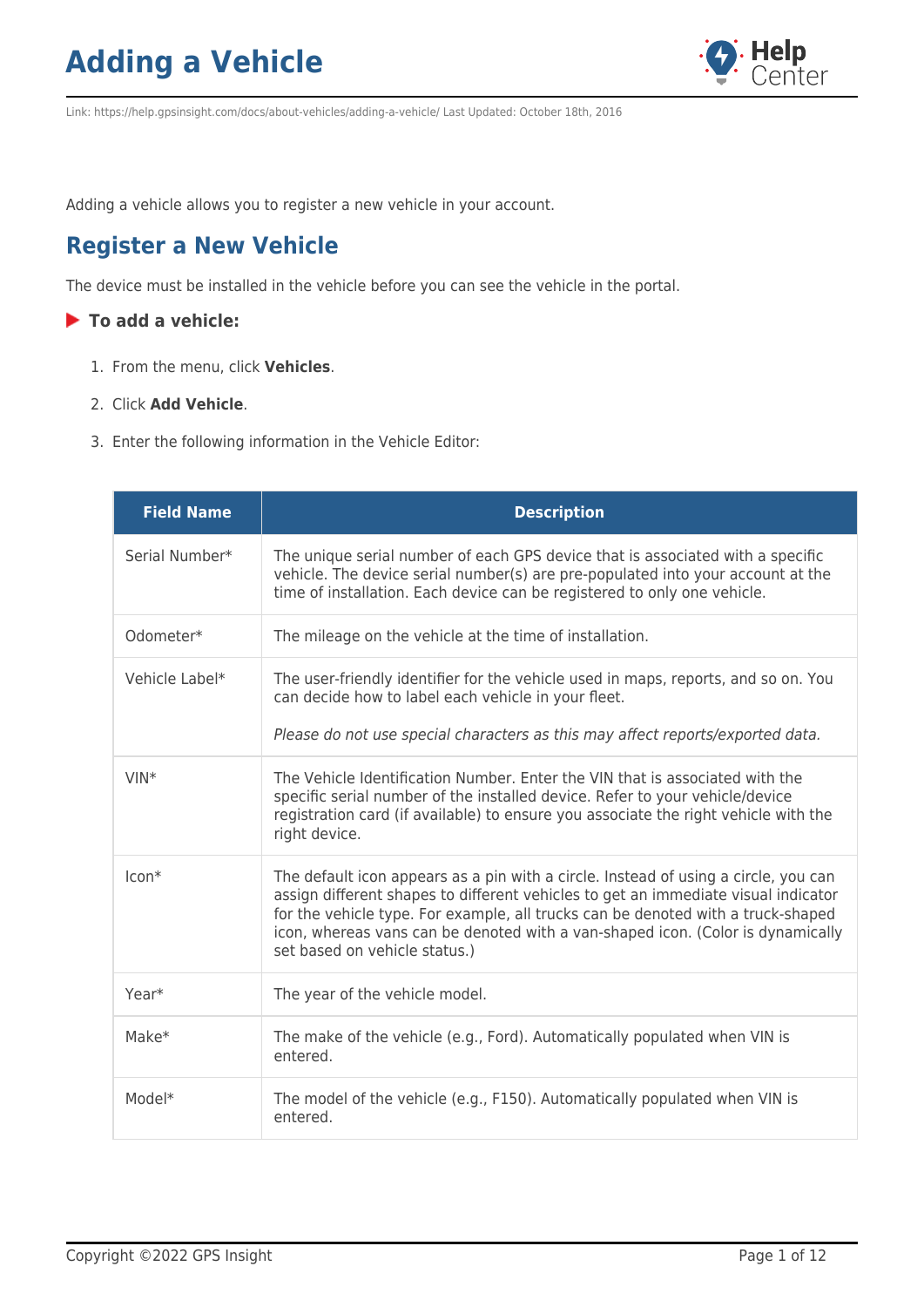

Link: https://help.gpsinsight.com/docs/about-vehicles/adding-a-vehicle/ Last Updated: October 18th, 2016

| <b>Field Name</b>    | <b>Description</b>                                                                                                                                                                                                                                                   |
|----------------------|----------------------------------------------------------------------------------------------------------------------------------------------------------------------------------------------------------------------------------------------------------------------|
| Color                | The Vehicle Identification Number. Enter the VIN that is associated with the<br>specific serial number of the installed device. Refer to your vehicle/device<br>registration card (if available) to ensure you associate the right vehicle with the<br>right device. |
| License Plate        | The license plate number of the vehicle.                                                                                                                                                                                                                             |
| License State        | The state in which the vehicle is licensed.                                                                                                                                                                                                                          |
| Country              | The country where the vehicle operates.                                                                                                                                                                                                                              |
| Fuel Type            | The type of fuel the vehicle consumes (used to calculate GHG emissions on<br>reports).                                                                                                                                                                               |
| <b>Fuel Capacity</b> | The fuel capacity in gallons (used to calculate the Idle GPH).                                                                                                                                                                                                       |
| Engine Size (L)      | The size of the engine (used to calculate the Idle GPH).                                                                                                                                                                                                             |
| <b>Idle GPH</b>      | The number of gallons per hour the vehicle consumes when idling. Automatically<br>calculates based on fuel capacity and engine size.                                                                                                                                 |

#### 1. Click **Save**.

A copy of the registration information will be sent to the email address on file with your account.

**Note.** Additional settings are available after initial save. See [Editing a Vehicle](https://help.gpsinsight.com/documentation/editing-a-vehicle/).

After your device has been installed in your vehicle, you must add the vehicle's information to the GPS Insight portal (register). You can add vehicles by entering information into the portal one at a time or by importing data from a spreadsheet.

**Note.** You must have the Vehicle Admin permission in order to manage vehicles.

For most device models, you need to have the following to add the vehicle to the portal (required fields are indicated by an asterisk \*):

| <b>Field Name</b> | <b>Description</b>                                                                                                                                                                                                                            |
|-------------------|-----------------------------------------------------------------------------------------------------------------------------------------------------------------------------------------------------------------------------------------------|
| Serial Number*    | The unique serial number of each GPS device that is associated with a specific vehicle.<br>The device serial number(s) are pre-populated into your account at the time of<br>installation. Each device can be registered to only one vehicle. |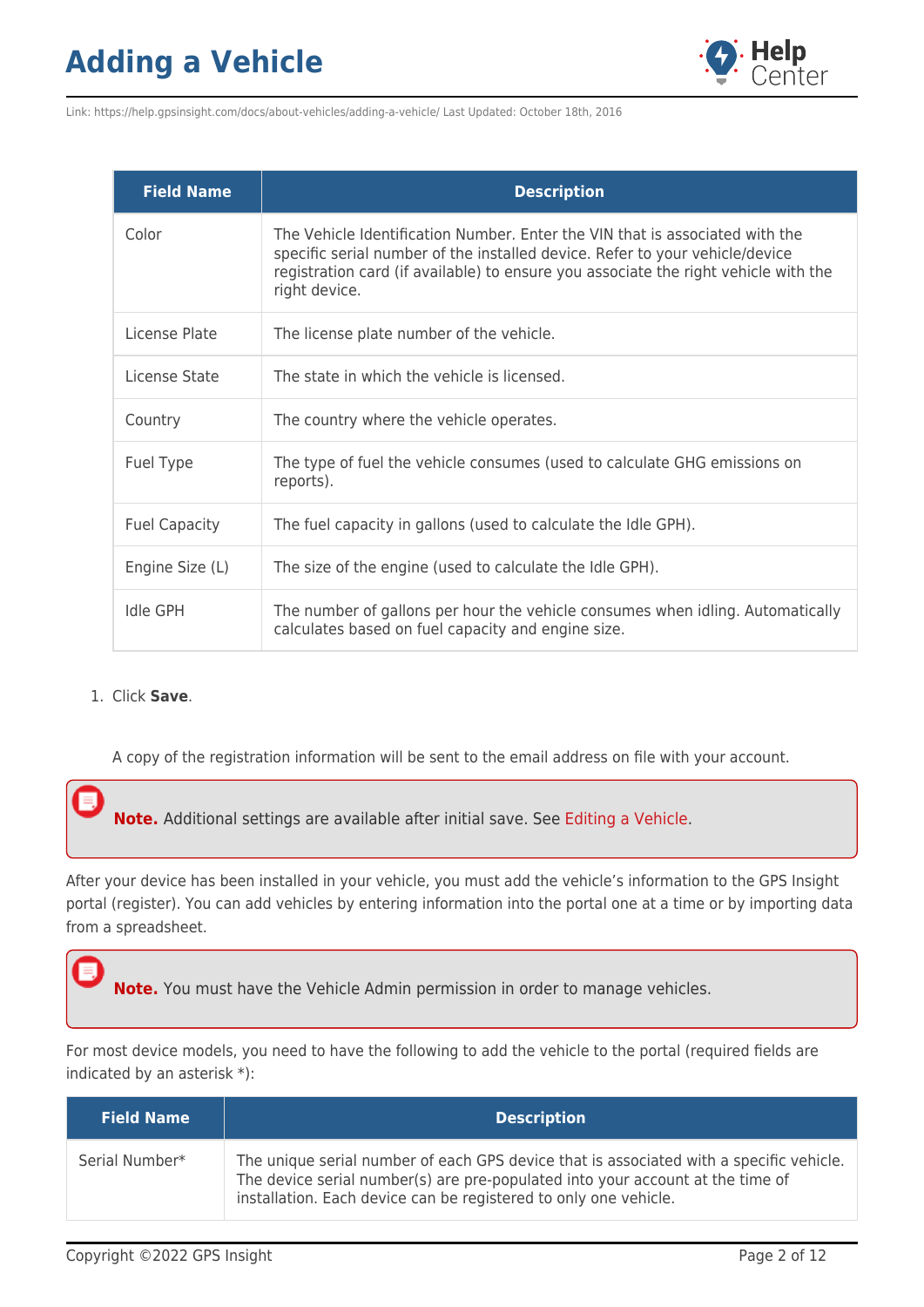

Link: https://help.gpsinsight.com/docs/about-vehicles/adding-a-vehicle/ Last Updated: October 18th, 2016

| <b>Field Name</b>       | <b>Description</b>                                                                                                                                                                                                                                                                                                                                                                                                                                                                                                                                                                                                                 |
|-------------------------|------------------------------------------------------------------------------------------------------------------------------------------------------------------------------------------------------------------------------------------------------------------------------------------------------------------------------------------------------------------------------------------------------------------------------------------------------------------------------------------------------------------------------------------------------------------------------------------------------------------------------------|
| Vehicle Label*          | The user-friendly identifier for the vehicle used in maps, reports, and so on. You can<br>decide how to label each vehicle in your fleet. Examples for vehicle labels may include<br>using numbers for the vehicles (e.g., 22, 23, 24), both numbers and descriptions (e.g.,<br>194 - Component Semi), the serial number of the device (e.g., 433208XXXX), or any<br>abbreviated notation that is already in place at your company (e.g., TRK-91 for truck<br>or C-42 for crane). You can also override the vehicle label from user preferences.<br>Please do not use special characters as this may affect reports/exported data. |
| $VIN*$                  | The Vehicle Identification Number. Enter the VIN that is associated with the specific<br>serial number of the installed device. Refer to your vehicle/device registration card (if<br>available) to ensure you associate the right vehicle with the right device.                                                                                                                                                                                                                                                                                                                                                                  |
| Initial Odometer*       | The mileage on the vehicle at the time of installation. This value may not be required<br>for registration of certain device models.                                                                                                                                                                                                                                                                                                                                                                                                                                                                                               |
| <b>Initial Run Time</b> | The number of running hours the engine has accumulated. Only relevant for assets,<br>service reminders, or frequent idling.                                                                                                                                                                                                                                                                                                                                                                                                                                                                                                        |
| Country*                | The country where the vehicle operates.                                                                                                                                                                                                                                                                                                                                                                                                                                                                                                                                                                                            |
| License State*          | The state in which the vehicle is licensed.                                                                                                                                                                                                                                                                                                                                                                                                                                                                                                                                                                                        |
| License Plate           | The license plate number of the vehicle."                                                                                                                                                                                                                                                                                                                                                                                                                                                                                                                                                                                          |
| Color                   | The color of the vehicle.                                                                                                                                                                                                                                                                                                                                                                                                                                                                                                                                                                                                          |
| Make                    | The make of the vehicle. Automatically populated when VIN is entered.                                                                                                                                                                                                                                                                                                                                                                                                                                                                                                                                                              |
| Model                   | The model of the vehicle. Automatically populated when VIN is entered.                                                                                                                                                                                                                                                                                                                                                                                                                                                                                                                                                             |
| Model Year              | The model year of the vehicle. Automatically populated when VIN is entered.                                                                                                                                                                                                                                                                                                                                                                                                                                                                                                                                                        |
| Engine Size (L)         | The size of the engine (used to calculate the Idle GPH on emissions reports). If<br>unknown, leave blank.                                                                                                                                                                                                                                                                                                                                                                                                                                                                                                                          |

**Note.** After initial registration, you can [edit more vehicle details,](https://help.gpsinsight.com/docs/vehicle-setup/editing-a-vehicle/) such as [Fuel Type](https://help.gpsinsight.com/docs/vehicle-setup/managing-fuel-and-emissions-information/), [Fuel Capacity,](https://help.gpsinsight.com/docs/vehicle-setup/managing-fuel-and-emissions-information/) and [Visibility.](https://help.gpsinsight.com/deep-dive/how-do-i-hide-a-vehicles-location/) You can also identify other descriptive information for vehicles known as [attributes](https://help.gpsinsight.com/docs/about-attributes/).

#### **Enter Vehicle Information**

Entering vehicle information manually is often used when you have a small number of vehicles (1-5) to register at a time.

**To add a vehicle:**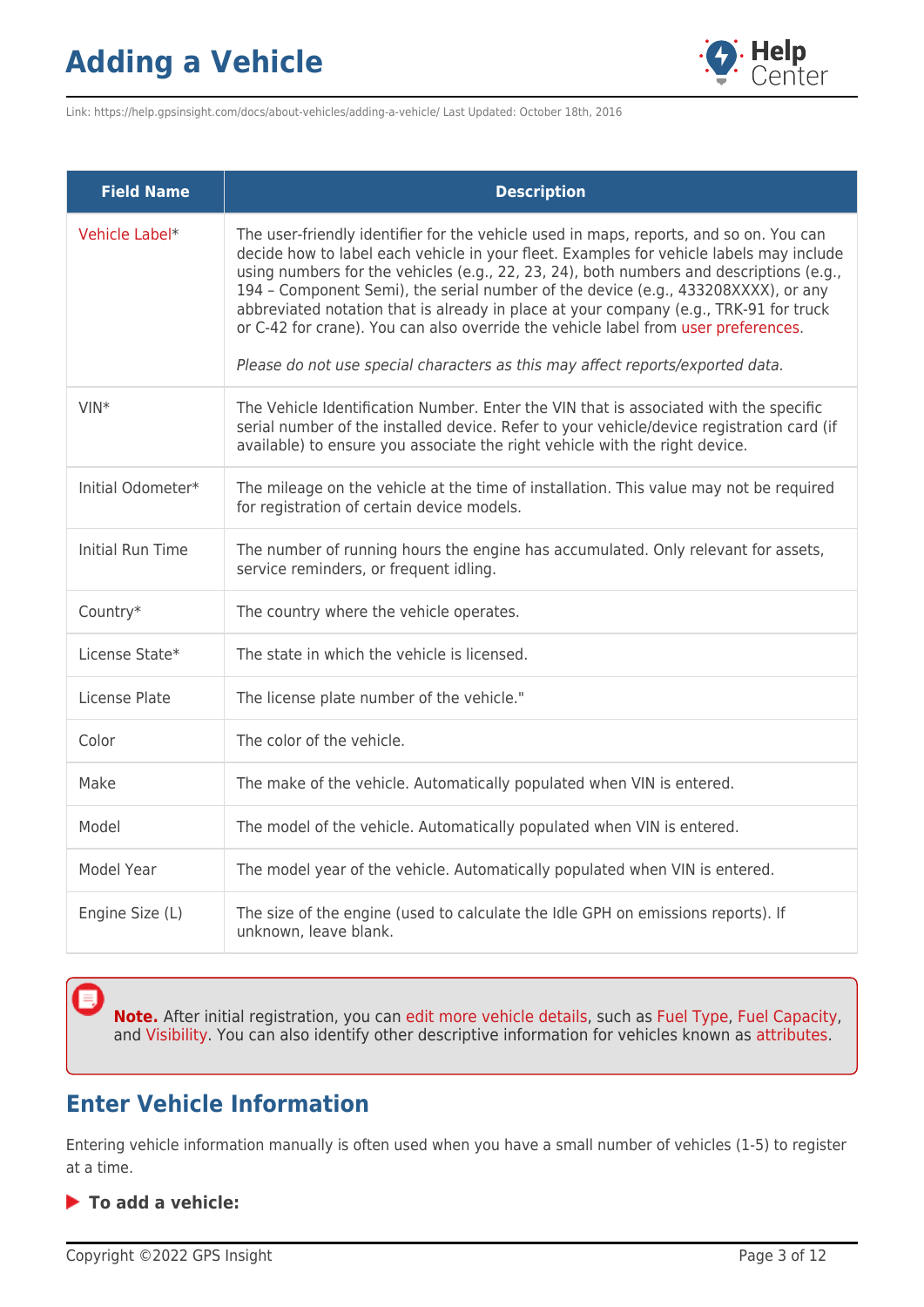

Link: https://help.gpsinsight.com/docs/about-vehicles/adding-a-vehicle/ Last Updated: October 18th, 2016

1. From the portal, hover over the **Account** menu, click **Manage Vehicles**, and click **Open**.

The Manage Vehicles and Groups page opens in a new browser tab.

1. At the bottom of the Vehicle List grid, click **Vehicle** next to Register New.

| Register New: Vehicle |             |
|-----------------------|-------------|
|                       |             |
|                       | New Vehicle |

- 1. In the Register New Vehicle window, enter the required information for the vehicle/device. (Required fields are denoted with an asterisk \*. See above for descriptions.)
- 2. Click **Register Vehicle**.

The Save New Vehicle Registration pop-up window appears with a message stating the vehicle was registered successfully.

|             |      | <b>Save New Vehicle Registration</b><br>$\times$                   |  |
|-------------|------|--------------------------------------------------------------------|--|
| <i>rers</i> | Veh. | <b>Vehicle Registered Successfully</b>                             |  |
|             |      | Assign Lacey to vehicle groups or Add Lacey to hierarchies<br>skip |  |

1. You may use the hyperlinks to assign the newly registered vehicle to a vehicle group (Assign [vehicle label] to vehicle groups] or add the vehicle to hierarchies (Add [vehicle label] to hierarchies). Alternatively, you may skip these options by clicking **skip**.

If there are current recalls, the Current Vehicle Recalls pop-up appears providing a hyperlink (View Recalls/Edit Vehicle) to view the current recalls associated with the entered VIN. If there are no recalls, the pop-up reads "Changes Saved and you may exit by clicking the Exit button."

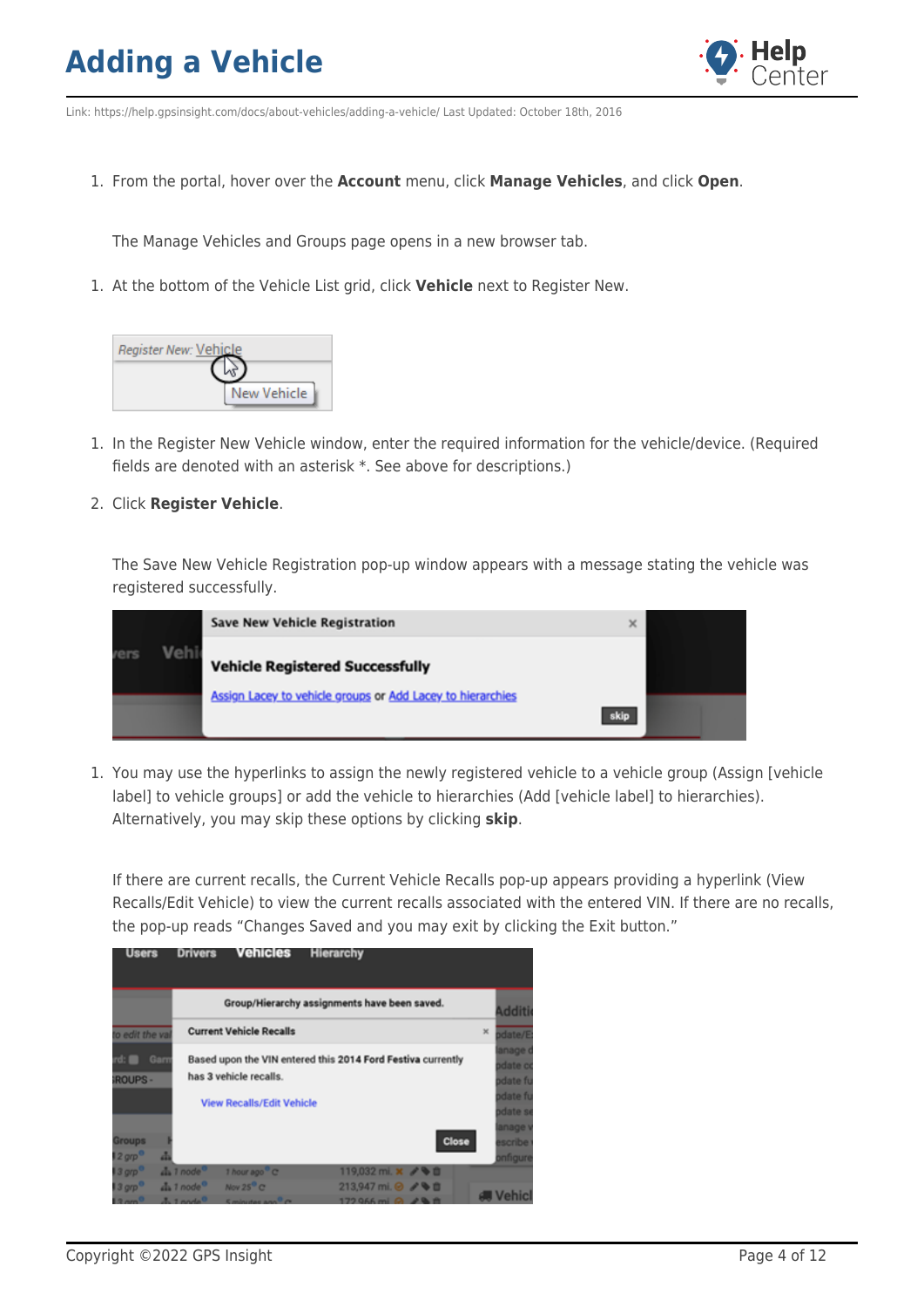

Link: https://help.gpsinsight.com/docs/about-vehicles/adding-a-vehicle/ Last Updated: October 18th, 2016

- 1. Click **Close** to complete the registration process.
	- 1. Continue the registration process for each vehicle/device in your fleet.
	- 2. Go back to the browser tab that contains the dashboard.

From the [Vehicle Selector](https://help.gpsinsight.com/docs/dashboards/dashlet-types/) dashlet, you should now see the vehicles you added; however, the vehicle will not appear until it has been driven after the device installation.

|                            | Vehicle Selector [ALL VEHICLES] |  | 回 ク ♣ □ ⊠                          |
|----------------------------|---------------------------------|--|------------------------------------|
|                            | Vehicle Group: ALL VEHICLES     |  |                                    |
| <b>Filter:</b>             |                                 |  |                                    |
| <b>Select/Deselect All</b> |                                 |  |                                    |
| 31 FLATBED (RYAN FREG)     |                                 |  | Stopped 23 hrs, 58 min Addison, IL |

#### **Import Vehicle Information**

The portal provides several options for [importing and exporting data to and from a spreadsheet](https://help.gpsinsight.com/deep-dive/how-do-i-import-or-export-data/). You can use the import option for registering a large batch of vehicles as long as the serial numbers for your devices are already loaded into the portal. The maximum number of rows spreadsheet upload accepts is 1,500. If your spreadsheet has more than this number it is recommended to break it up and perform multiple uploads for each group of 1,500 until it is complete.

**Tip!** If you already have data in the portal, it's a good practice to first [export the data](https://help.gpsinsight.com/docs/vehicle-setup/editing-a-vehicle/) for safe-keeping so that you can restore if you later make a mistake in your import.

#### **To import vehicles:**

- 1. From the portal, hover over the **Account** menu, click **Manage Vehicles**, and then click **Update/Export items using a spreadsheet**.
- 2. Download a [CSV Example template](http://portal.gpsinsight.com/user/import_examples/veh_new_1.csv) next to the **Register New Vehicles** spreadsheet action.
- 3. Within the spreadsheet, column names appear in Row 1 and an example record appears in Row 2. Replace Row 2+ with your own data.

**Note.** Fields in the Reference column on the Update/Export page are required. If your spreadsheet has duplicate data rows for a reference column, such as two rows with the same username or VIN, the spreadsheet upload will only import one record using the last row of data.

Available columns for vehicle import include: VIN, Vehicle Label, Serial Number, Color, License Plate, License Country, License State, Odometer, Make, Model, Model Year, Fuel Type, Fuel Capacity, Idle GPH, Engine Size, Run Time, Run Time Timestamp, and Vehicle Icon. You must include data for the following cells: VIN, Vehicle Label, Serial Number (reference columns), License Country, License State, and Odometer (required fields). All other cells are optional and can be left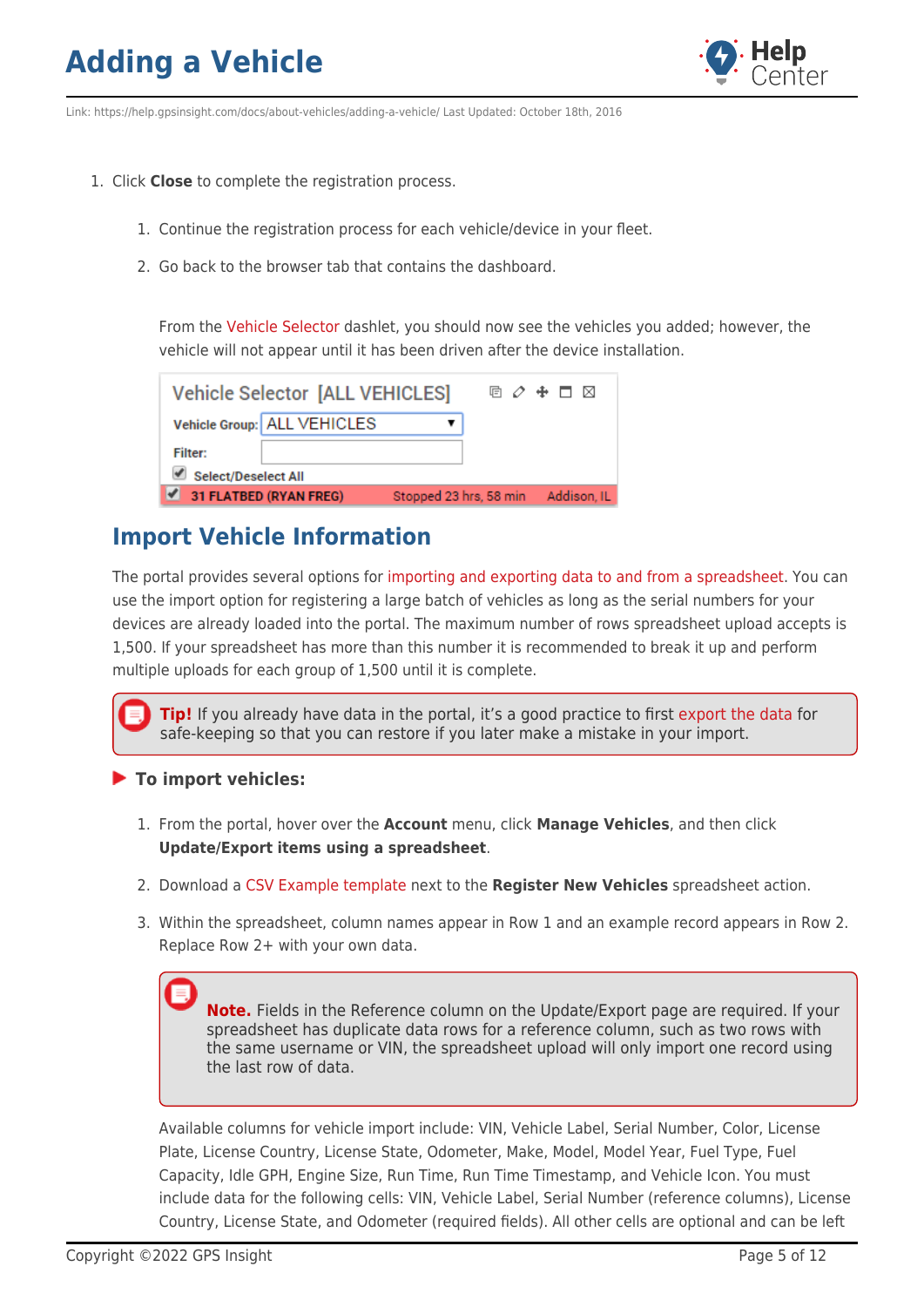

Link: https://help.gpsinsight.com/docs/about-vehicles/adding-a-vehicle/ Last Updated: October 18th, 2016

blank. (See above for descriptions.)

**Note.** For VIN, Serial Number, and Odometer values, format the cells as either number (with no decimal places) or text (if the cell value starts with a 0). If you have multiple items within a cell, use the following delineator(s): : – multiple assignments (e.g., Vehicles:Drivers)

- ; multiple items (e.g., red;gray)
- 1. Save the spreadsheet with your changes.
- 2. From the portal in the Spreadsheet Actions grid, click the **Register New Vehicles** option.
- 3. From the Import Step 1: Upload CSV or Excel File grid, click **Choose File**.
- 4. In the Open window, browse to the location where you saved the file for import, and double-click it.
- 5. Click **Upload Now**.

| Import Step 1: Upload CSV or Excel File                            |
|--------------------------------------------------------------------|
| Instructions: Create a spreadsheet with all your vehicles in rows. |
| Spreadsheet:   Choose File   vehicles.csv                          |
| Upload Now                                                         |

The Import Step 2: Define Columns grid appears. This grid allows you to see how your spreadsheet column names (shown in the drop-downs) will be applied to the appropriate fields in the portal (shown in bold). Set any fields marked "IGNORE" to the appropriate column name.

1. Click **Preview the Import**.

| <b>Import Step 2: Define Columns</b> |                                                                                                              |                      |      |
|--------------------------------------|--------------------------------------------------------------------------------------------------------------|----------------------|------|
|                                      | This preview shows what columns from your spreadsheet will be imported and allows you to specify explicity h |                      |      |
| <b>VIN</b>                           | <b>Vehicle Label</b>                                                                                         | <b>Serial Number</b> |      |
| VIN                                  | Vehicle Label                                                                                                | Serial Number        | Colo |
| 19UYA31581L000000                    | Truck 150                                                                                                    | xlkjas93902          | Red  |
| <b>Preview the Import</b>            |                                                                                                              |                      |      |

The Import Step 3: Preview Import Data grid appears. This grid allows you to verify the data that will be imported. Valid values for reference fields will be marked with a green check box.

1. Click **Proceed with Import**.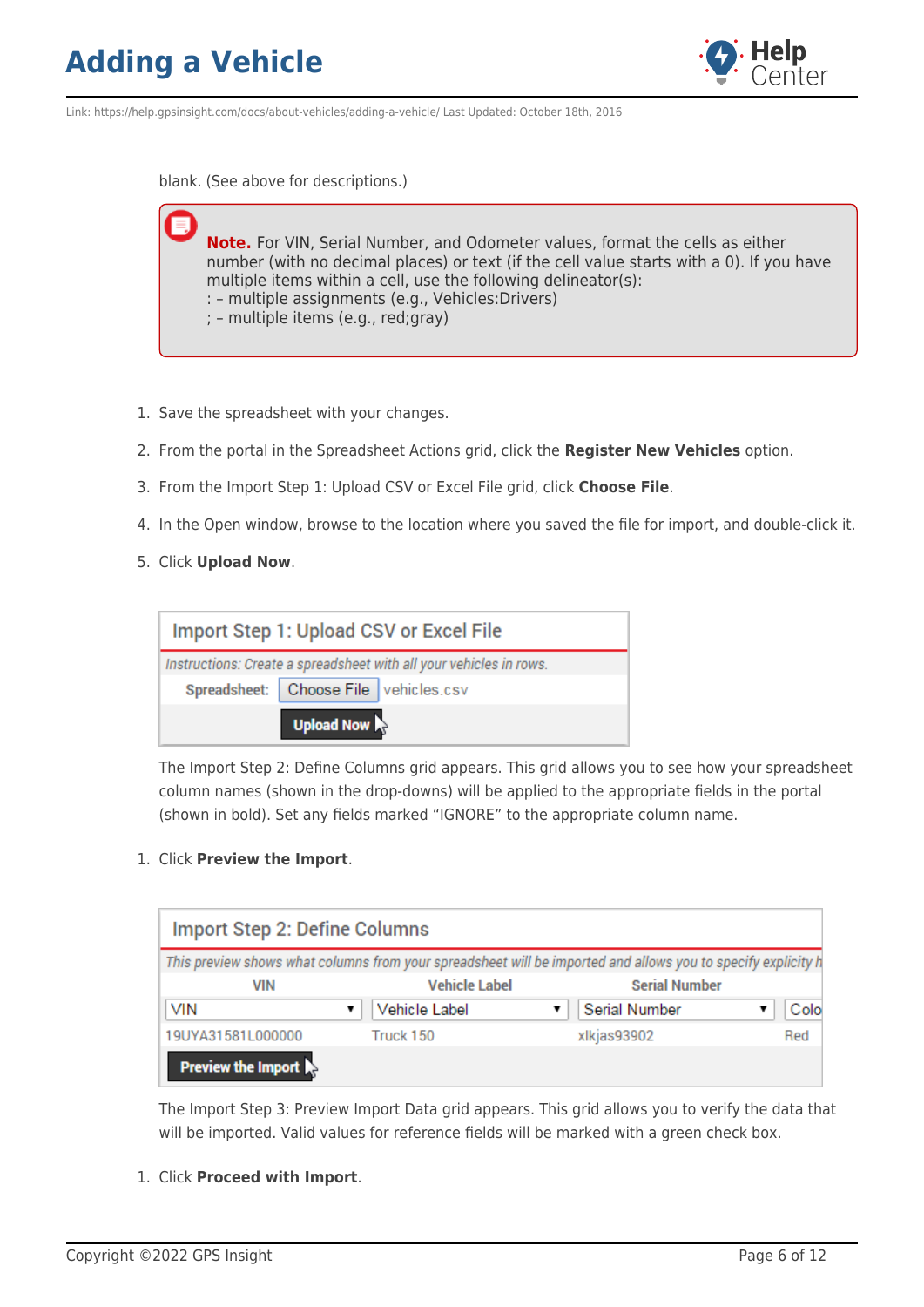

Link: https://help.gpsinsight.com/docs/about-vehicles/adding-a-vehicle/ Last Updated: October 18th, 2016

| Import Step 3 - Preview Import Data            |                                           |                         |       |                                         |                |              |        |
|------------------------------------------------|-------------------------------------------|-------------------------|-------|-----------------------------------------|----------------|--------------|--------|
| This preview shows what data will be imported. |                                           |                         |       |                                         |                |              |        |
| <b>Reference: VIN</b>                          | Reference: Reference:<br>Vehicle<br>Label | Serial<br><b>Number</b> | Color | License License License<br><b>Plate</b> | <b>Country</b> | <b>State</b> | Odomet |
| ✔ 19UYA31581L000000                            | $\sqrt{T}$ Truck 150 $\sqrt{93902}$       |                         |       | Red AZ54234                             | <b>USA</b>     | A7           | 8000   |
| <b>Proceed with Import</b>                     |                                           |                         |       |                                         |                |              |        |

The Import Step 4: Import All Data grid appears. This grid provides a summary of the import results. If any rows were skipped, they will be listed here with the reason they were not imported.

| Import Step 4 - Import All Data                                |
|----------------------------------------------------------------|
| The following actions were taken.                              |
| [Results of import message displays here.]                     |
| [Specific rows that apply to the result message display here.] |

1. From the menu at the top of the page, click **Vehicles** to view the new vehicles that were imported.

**Note.** Certain Spreadsheet Upload Actions can update only one column at a time. For example, the Attribute Update process would need to be performed twice to update the Car Color then the Car Type attribute. You would choose "–Ignore–" for one of the attributes during each upload so only one was chosen. (That the column header on that particular spreadsheet is the actual Attribute Name as entered in the system. This name must be listed in the first row to designate the Attribute Name for Attribute update.)

After your device has been installed in your vehicle, you must add the vehicle's information to the Portal (register). You can add vehicles by entering information into the portal one at a time or by importing data from a spreadsheet.

**Note.** You must have the Vehicle Admin permission in order to manage vehicles.

For most device models, you need to have the following to add the vehicle to the portal (required fields are indicated by an asterisk \*):

| <b>Field Name</b> | <b>Description</b>                                                                                                                                                                                                                            |
|-------------------|-----------------------------------------------------------------------------------------------------------------------------------------------------------------------------------------------------------------------------------------------|
| Serial Number*    | The unique serial number of each GPS device that is associated with a specific<br>vehicle. The device serial number(s) are pre-populated into your account at the<br>time of installation. Each device can be registered to only one vehicle. |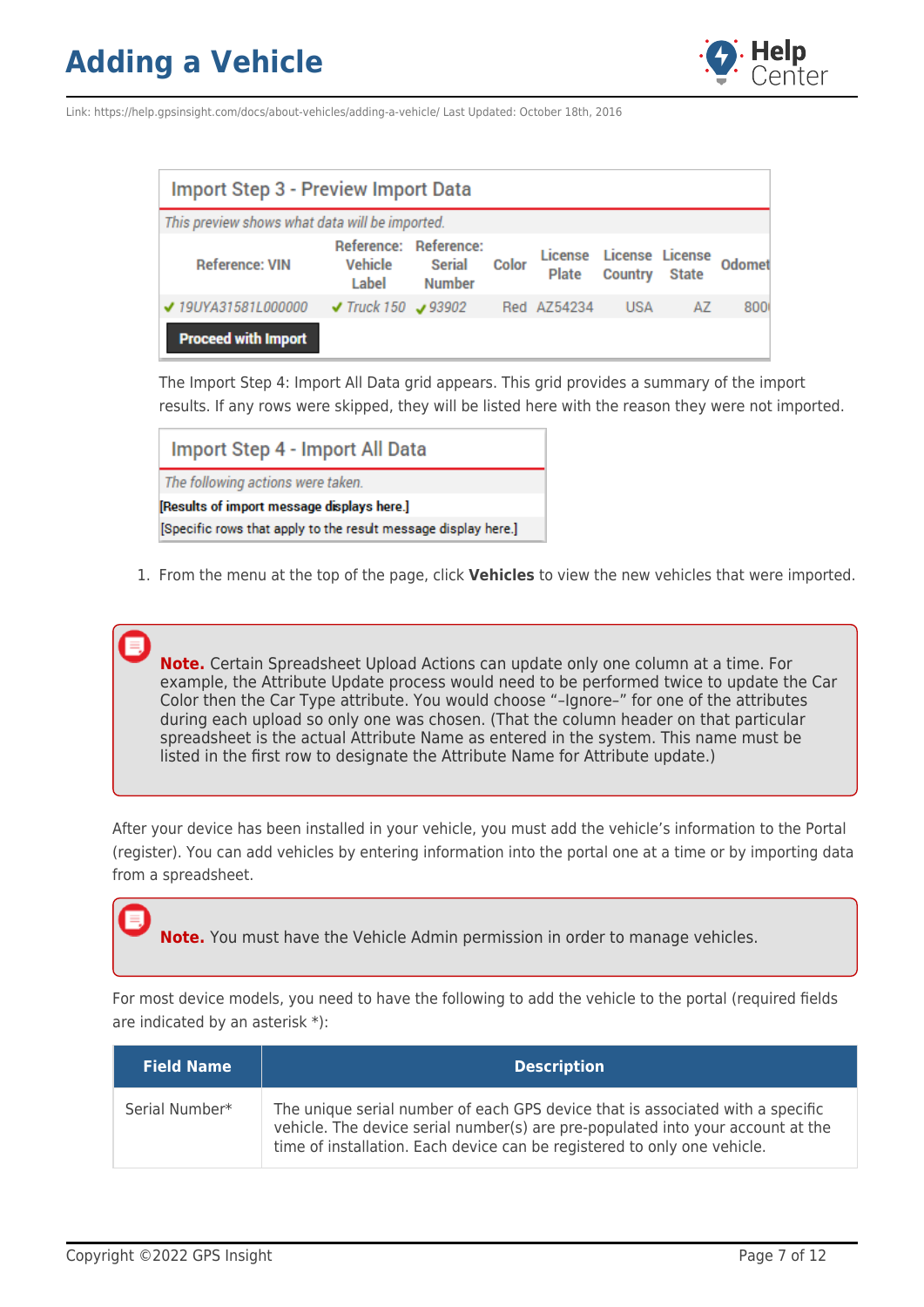

Link: https://help.gpsinsight.com/docs/about-vehicles/adding-a-vehicle/ Last Updated: October 18th, 2016

| <b>Field Name</b>       | <b>Description</b>                                                                                                                                                                                                                                                                                                                                                                                                                                                                                                                                                                                                                    |  |  |
|-------------------------|---------------------------------------------------------------------------------------------------------------------------------------------------------------------------------------------------------------------------------------------------------------------------------------------------------------------------------------------------------------------------------------------------------------------------------------------------------------------------------------------------------------------------------------------------------------------------------------------------------------------------------------|--|--|
| Vehicle Label*          | The user-friendly identifier for the vehicle used in maps, reports, and so on. You<br>can decide how to label each vehicle in your fleet. Examples for vehicle labels<br>may include using numbers for the vehicles (e.g., 22, 23, 24), both numbers and<br>descriptions (e.g., 194 - Component Semi), the serial number of the device (e.g.,<br>433208XXXX), or any abbreviated notation that is already in place at your<br>company (e.g., TRK-91 for truck or C-42 for crane). You can also override the<br>vehicle label from user preferences.<br>Please do not use special characters as this may affect reports/exported data. |  |  |
| $VIN*$                  | The Vehicle Identification Number. Enter the VIN that is associated with the<br>specific serial number of the installed device. Refer to your vehicle/device<br>registration card (if available) to ensure you associate the right vehicle with the<br>right device.                                                                                                                                                                                                                                                                                                                                                                  |  |  |
| Initial Odometer*       | The mileage on the vehicle at the time of installation. This value may not be<br>required for registration of certain device models.                                                                                                                                                                                                                                                                                                                                                                                                                                                                                                  |  |  |
| <b>Initial Run Time</b> | The number of running hours the engine has accumulated. Only relevant for<br>assets, service reminders, or frequent idling.                                                                                                                                                                                                                                                                                                                                                                                                                                                                                                           |  |  |
| Country*                | The country where the vehicle operates.                                                                                                                                                                                                                                                                                                                                                                                                                                                                                                                                                                                               |  |  |
| License State*          | The state in which the vehicle is licensed.                                                                                                                                                                                                                                                                                                                                                                                                                                                                                                                                                                                           |  |  |
| License Plate           | The license plate number of the vehicle.                                                                                                                                                                                                                                                                                                                                                                                                                                                                                                                                                                                              |  |  |
| Color                   | The color of the vehicle.                                                                                                                                                                                                                                                                                                                                                                                                                                                                                                                                                                                                             |  |  |
| Model Year              | The model year of the vehicle. Automatically populated when VIN is entered.                                                                                                                                                                                                                                                                                                                                                                                                                                                                                                                                                           |  |  |
| Make                    | The make of the vehicle. Automatically populated when VIN is entered.                                                                                                                                                                                                                                                                                                                                                                                                                                                                                                                                                                 |  |  |
| Model                   | The model of the vehicle. Automatically populated when VIN is entered.                                                                                                                                                                                                                                                                                                                                                                                                                                                                                                                                                                |  |  |
| Engine Size (L)         | The size of the engine (used to calculate the Idle GPH on emissions reports). If<br>unknown, leave blank.                                                                                                                                                                                                                                                                                                                                                                                                                                                                                                                             |  |  |

**Note.** After initial registration, you can [edit more vehicle details,](https://help.gpsinsight.com/docs/vehicle-setup/editing-a-vehicle/) such as [Fuel Type](https://help.gpsinsight.com/docs/vehicle-setup/managing-fuel-and-emissions-information/), [Fuel](https://help.gpsinsight.com/docs/vehicle-setup/managing-fuel-and-emissions-information/) [Capacity,](https://help.gpsinsight.com/docs/vehicle-setup/managing-fuel-and-emissions-information/) and [Visibility](https://help.gpsinsight.com/deep-dive/how-do-i-hide-a-vehicles-location/). You can also identify other descriptive information for vehicles known as [attributes](https://help.gpsinsight.com/docs/about-attributes/).

#### **Enter Vehicle Information**

Entering vehicle information manually is often used when you have a small number of vehicles (1-5) to register at a time.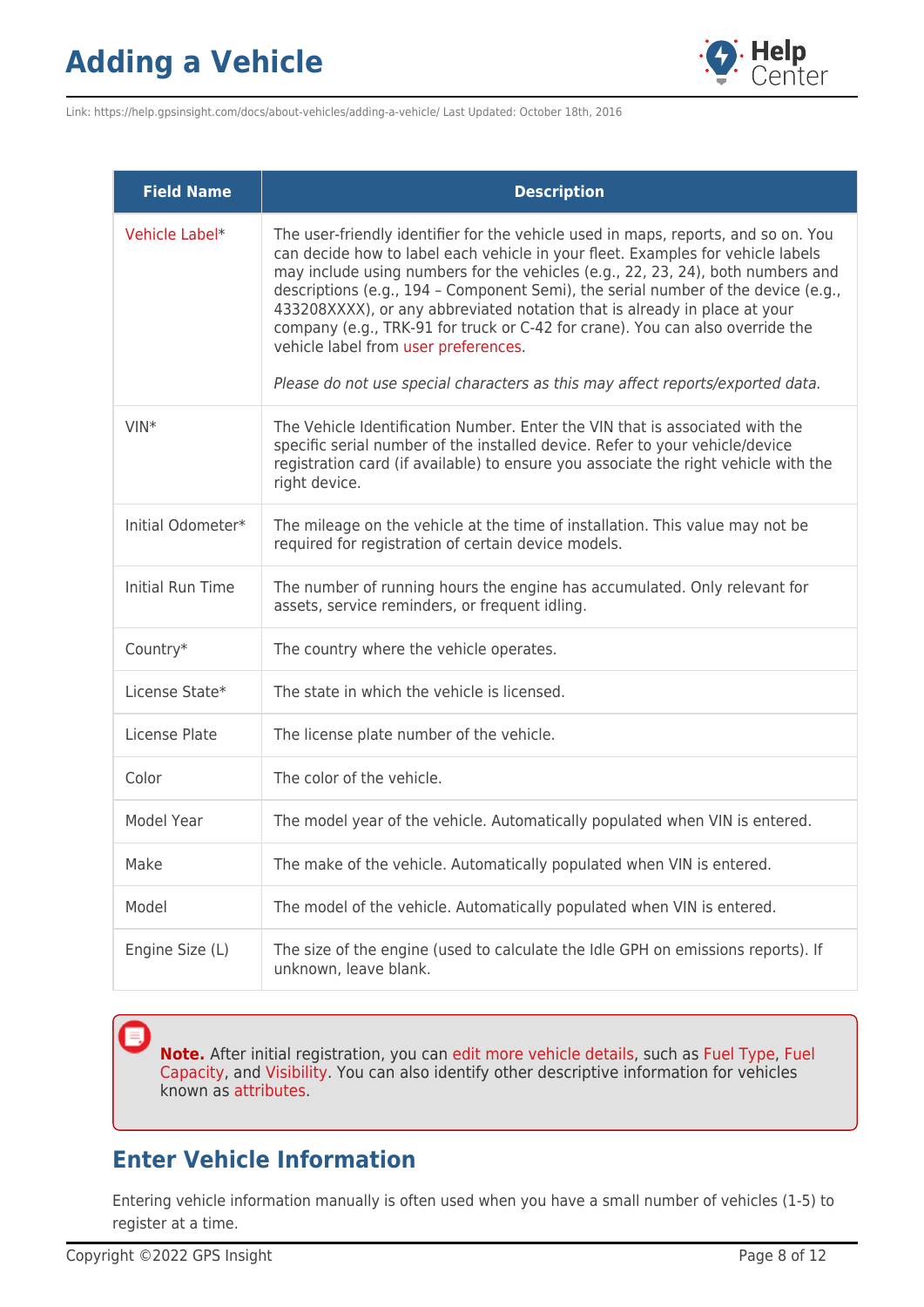

Link: https://help.gpsinsight.com/docs/about-vehicles/adding-a-vehicle/ Last Updated: October 18th, 2016

#### **To add a vehicle:**

1. From the portal, hover over the **Account** menu, click **Manage Vehicles**, and click **Open**.

The Manage Vehicles and Groups page opens in a new browser tab.

1. At the bottom of the Vehicle List grid, click **Vehicle** next to Register New.



- 1. In the Register New Vehicle window, enter the required information for the vehicle/device. (Required fields are denoted with an asterisk \*. See above for descriptions.)
- 2. Click **Register Vehicle**.

The Save New Vehicle Registration pop-up window appears with a message stating the vehicle was registered successfully.

|      |     | Save New Vehicle Registration<br>$\times$                          |  |  |  |
|------|-----|--------------------------------------------------------------------|--|--|--|
| rers | Vel | <b>Vehicle Registered Successfully</b>                             |  |  |  |
|      |     | Assign Lacey to vehicle groups or Add Lacey to hierarchies<br>skip |  |  |  |

1. You may use the hyperlinks to assign the newly registered vehicle to a vehicle group (Assign [vehicle label] to vehicle groups] or add the vehicle to hierarchies (Add [vehicle label] to hierarchies). Alternatively, you may skip these options by clicking **skip**.

If there are current recalls, the Current Vehicle Recalls pop-up appears providing a hyperlink (View Recalls/Edit Vehicle) to view the current recalls associated with the entered VIN. If there are no recalls, the pop-up reads "Changes Saved and you may exit by clicking the Exit button."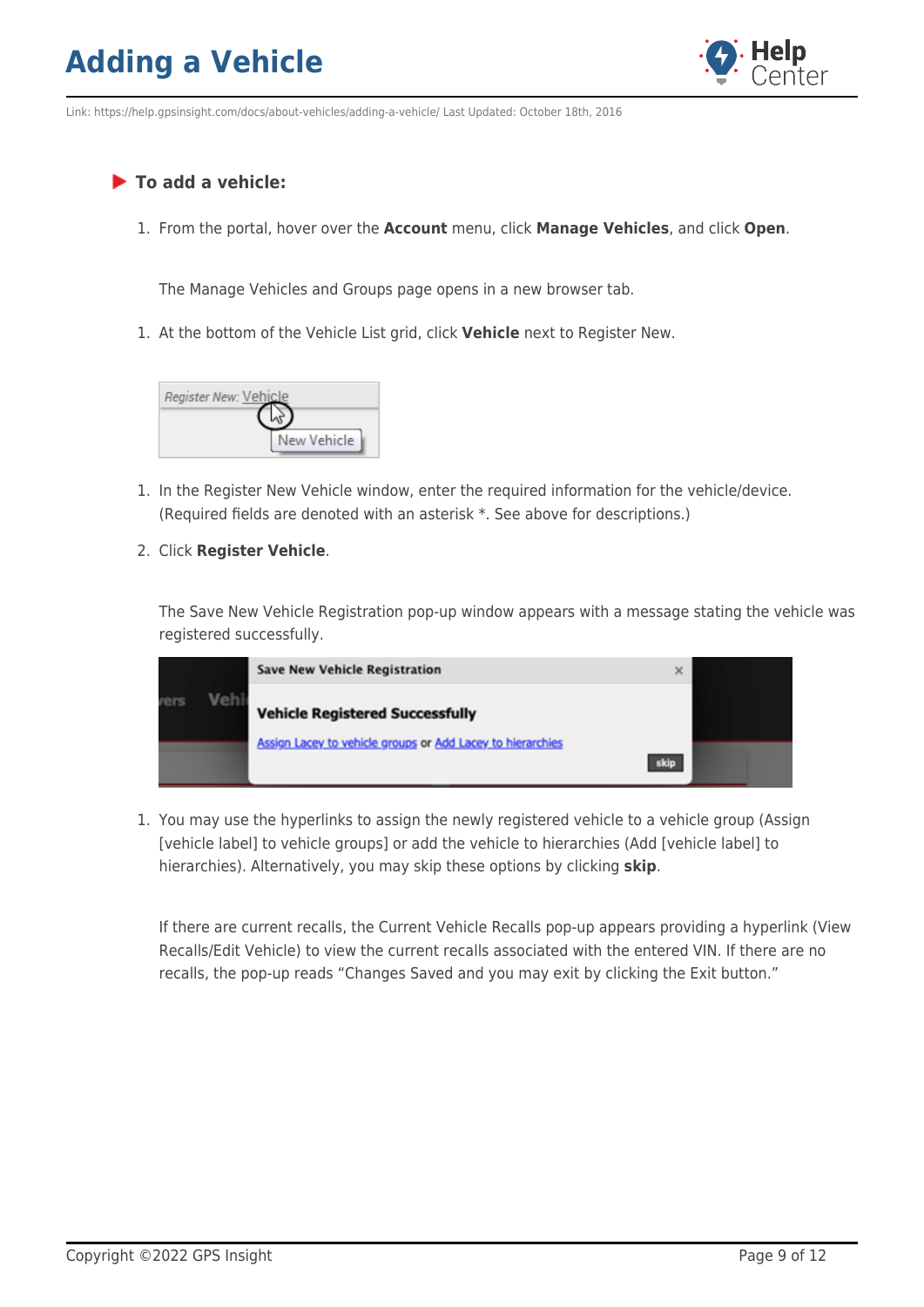

Link: https://help.gpsinsight.com/docs/about-vehicles/adding-a-vehicle/ Last Updated: October 18th, 2016



- 1. Click **Close** to complete the registration process.
- 2. Continue the registration process for each vehicle/device in your fleet.
- 3. Go back to the browser tab that contains the dashboard.

From the [Vehicle Selector](https://help.gpsinsight.com/docs/dashboards/dashlet-types/) dashlet, you should now see the vehicles you added; however, the vehicle will not appear until it has been driven after the device installation.

| <b>Vehicle Selector [ALL VEHICLES]</b> |                        |             |
|----------------------------------------|------------------------|-------------|
| Vehicle Group: ALL VEHICLES            |                        |             |
| <b>Filter:</b>                         |                        |             |
| <b>Select/Deselect All</b>             |                        |             |
| 31 FLATBED (RYAN FREG)                 | Stopped 23 hrs, 58 min | Addison, IL |

#### **Import Vehicle Information**

The portal provides several options for [importing and exporting data to and from a spreadsheet](https://help.gpsinsight.com/deep-dive/how-do-i-import-or-export-data/). You can use the import option for registering a large batch of vehicles as long as the serial numbers for your devices are already loaded into the portal. The maximum number of rows spreadsheet upload accepts is 1,500. If your spreadsheet has more than this number it is recommended to break it up and perform multiple uploads for each group of 1,500 until it is complete.

**Tip!** If you already have data in the portal, it's a good practice to first [export the data](https://help.gpsinsight.com/docs/vehicle-setup/editing-a-vehicle/) for safe-keeping so that you can restore if you later make a mistake in your import.

#### **To import vehicles:**

- 1. From the portal, hover over the **Account** menu, click **Manage Vehicles**, and then click **Update/Export items using a spreadsheet**.
- 2. Download a [CSV Example template](http://portal.gpsinsight.com/user/import_examples/veh_new_1.csv) next to the **Register New Vehicles** spreadsheet action.
- 3. Within the spreadsheet, column names appear in Row 1 and an example record appears in Row 2. Replace Row 2+ with your own data.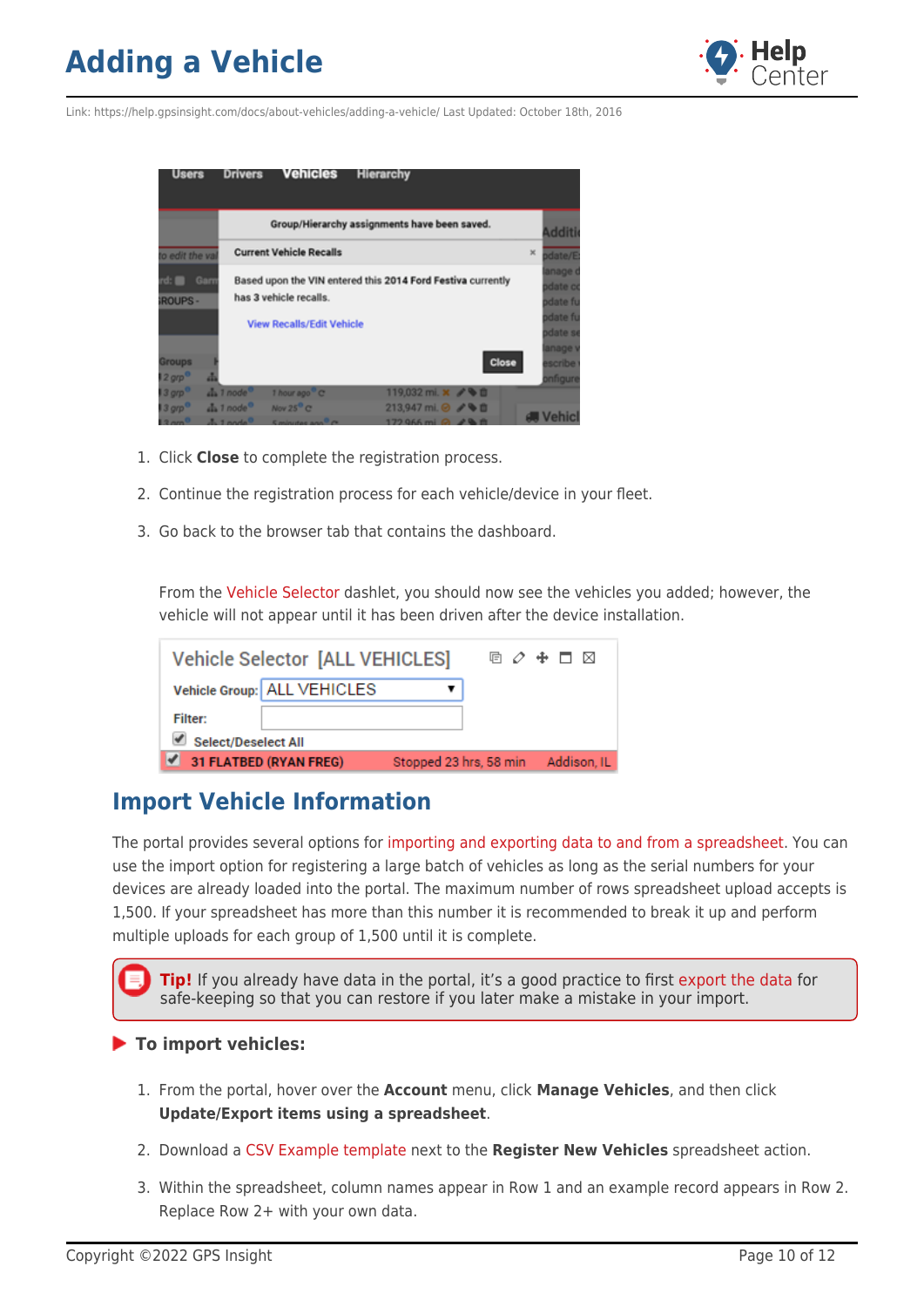

Link: https://help.gpsinsight.com/docs/about-vehicles/adding-a-vehicle/ Last Updated: October 18th, 2016

**Note.** Fields in the Reference column on the Update/Export page are required. If your spreadsheet has duplicate data rows for a reference column, such as two rows with the same username or VIN, the spreadsheet upload will only import one record using the last row of data.

Available columns for vehicle import include: VIN, Vehicle Label, Serial Number, Color, License Plate, License Country, License State, Odometer, Make, Model, Model Year, Fuel Type, Fuel Capacity, Idle GPH, Engine Size, Run Time, Run Time Timestamp, and Vehicle Icon. You must include data for the following cells: VIN, Vehicle Label, Serial Number (reference columns), License Country, License State, and Odometer (required fields). All other cells are optional and can be left blank. (See above for descriptions.)

**Note.** For VIN, Serial Number, and Odometer values, format the cells as either number (with no decimal places) or text (if the cell value starts with a 0). If you have multiple items within a cell, use the following delineator(s):  $\sim$  - full path for [hierarchy](https://help.gpsinsight.com/docs/about-hierarchies/configuring-hierarchy-access/) (e.g., Company Name $\sim$ East $\sim$ Northeast) : – multiple assignments (e.g., Vehicles:Drivers)

- ; multiple items (e.g., red;gray)
- 1. Save the spreadsheet with your changes.
- 2. From the portal in the Spreadsheet Actions grid, click the **Register New Vehicles** option.
- 3. From the Import Step 1: Upload CSV or Excel File grid, click **Choose File**.
- 4. In the Open window, browse to the location where you saved the file for import, and double-click it.
- 5. Click **Upload Now**.



The Import Step 2: Define Columns grid appears. This grid allows you to see how your spreadsheet column names (shown in the drop-downs) will be applied to the appropriate fields in the portal (shown in bold). Set any fields marked "IGNORE" to the appropriate column name.

1. Click **Preview the Import**.